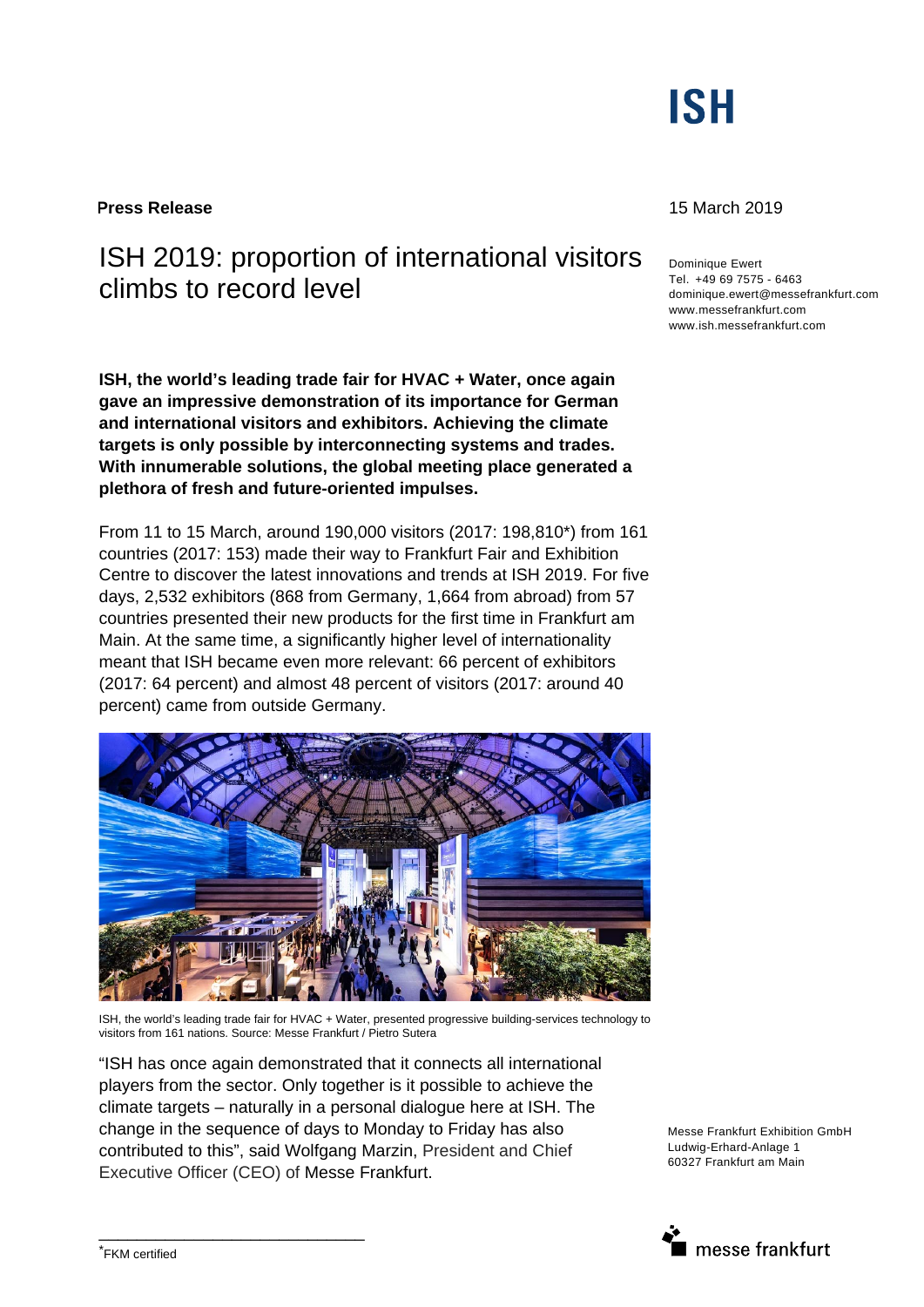The biggest visitor nations were China, Italy, the Netherlands, France, Switzerland, the United Kingdom, Poland, Belgium, Austria and the Czech Republic. The largest visitor target groups were the industry and installation trade. Moreover, the results of the market research confirmed the high level of visitor satisfaction with the fair's offer at 97 percent.



According to a representative poll, 97 percent of visitors were satisfied with the results of their time at ISH 2019. Source: Messe Frankfurt / Petra Welzel

Both exhibitors and visitors rated the economic outlook in positive terms. On the exhibitor side, 92 percent said it was satisfactory to good. In the case of German exhibitors, this value was even higher, at 93 percent. On the visitor side, the overall level of satisfaction was 92 percent; in the case of German trade visitors, 94 percent.

### **Intersec Forum: safety and security on the up and up**

Held concurrently to ISH, the fourth conference for connected security technology ended after two intensive days on Wednesday (13 March). 320 German and international specialists from the fields of planning, installation and the operation of connected building-services systems took part in the conference (2017: 180 participants).



The next ISH will be held in Frankfurt am Main from 22 to 26 March 2021.

> ISH The world's leading trade fair for HVAC + Water, Frankfurt am Main, 11 to 15 March 2019